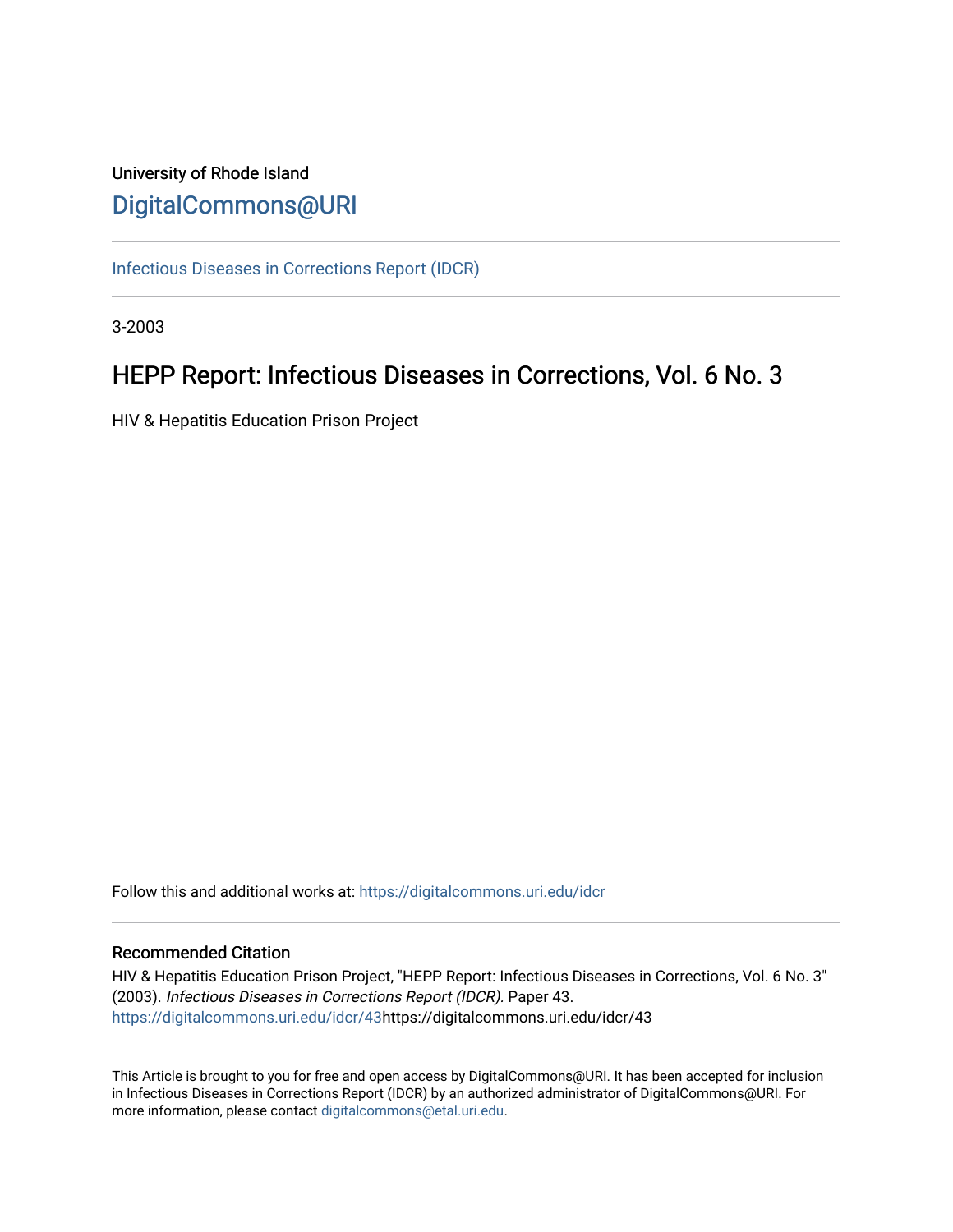

SPONSORED BY THE BROWN MEDICAL SCHOOL OFFICE OF CONTINUING MEDICAL EDUCATION.

# **ABOUT HEPP**

*HEPP Report, a forum for correctional problem solving, targets correctional administrators and HIV/AIDS and hepatitis care providers including physicians, nurses, outreach workers, and case managers. Published monthly and distributed by email and fax, HEPP Report provides up-to-the moment information on HIV/AIDS, hepatitis, and other infectious diseases, and efficient approaches to administering treatment in the correctional environment. Continuing Medical Education credits are provided by the Brown University Office of Continuing Medical Education to physicians who accurately respond to the questions on the last page of the newsletter.*

# **CO-CHIEF EDITORS**

**Joseph Bick, M.D.** *Director, HIV Treatment Services, California Medical Facility, California Department of Corrections*

> **Anne S. De Groot, M.D.** *Director, TB/HIV Research Lab, Brown Medical School*

## **DEPUTY EDITORS Frederick L. Altice, M.D.**

*Director, HIV in Prisons Program, Yale University AIDS Program*

**David P. Paar, M.D.** *Director, AIDS Care and Clinical Research Program, University of Texas, Medical Branch*

**Stephen Tabet, M.D., M.P.H** *University of Washington and Northwest AIDS Education and Training Center*

# **SUPPORTERS**

*HEPP Report is grateful for the support of the following companies through unrestricted educational grants: Major Support: Abbott Laboratories, Agouron Pharmaceuticals, and Roche Pharmaceuticals. Sustaining: Boehringer Ingelheim Pharmaceuticals, Gilead Sciences, Inc., GlaxoSmithKline , and Schering-Plough.*

# **Report from the 10th Conference on Retroviruses and Opportunistic Infections**

*By David Alain Wohl, M.D.\*, The University of North Carolina*

*Note: This article contains discussion of offlabel use of some drugs; not all have been approved for that use by the FDA.*

The Conference on Retroviruses and Opportunistic Infections (CROI), despite its awkward and outmoded name, has become the most important venue for the dissemination of results from HIV-related research in the U.S. and, arguably, the world. The 10th CROI held in Boston on February 10-14 was more clinically oriented than most of the preceding conferences and saw results from several important clinical trials presented, as well as preliminary data from studies of new antiretroviral agents and updates on the epidemiology of the epidemic.

# **Clinical Trial Results 2NN Study**

A presentation of the large Boehringer Ingleheim-sponsored 2NN Study 1 by International AIDS Society President Joep Lange was of key interest to many attending the conference. These long-awaited results detailed the efficacy and safety of initial antiretroviral therapy with stavudine (d4T) and lamivudine (3TC), plus one of the following:

- nevirapine (NVP) 400 mg QD,
- $*$  NVP 200 mg BID,
- w efavirenz (EFV) 600 QD, or
- $\bullet$  a combination of NVP 400 mg QD + EFV 800 mg QD

A total of 1,216 subjects enrolled in 17 countries. All subjects were treatment naïve; median HIV viral load and CD4+ cell count were 4.7 log10 copies/mL (~50,000 copies/mL) and 109/uL, respectively. Treatment failure was defined as less than a 1 log10 decline in HIV RNA level by week 12, two consecutive viral load measurements above 50 copies/mL after week 24, a new Centers for Disease Control and Prevention (CDC) category C diagnosis or death, or change of study-assigned therapy.

About 84% of subjects completed the study.

After 48 weeks, success (absence of abovedefined failure) was fairly comparable across arms with 56% of the NVP QD arm, 56% of the NVP BID arm, 62% of the EFV arm and 47% of the NVP+EFV arm achieving this endpoint. A statistically significant difference was only seen between the EFV and the NVP+EFV arms. A change in treatment occurred most commonly in the dual Non-Nucleoside Reverse Transcriptase Inhibitor (NNRTI) assigned subjects (34.5%), followed by NVP QD (29%) and less commonly NVP BID (22%) and EFV (20%). In an intent to treat analysis, the proportion of subjects with a viral load below 50 copies/mL at week 48 was 70% in both the NVP QD and the EFV arms, 65% in the NVP BID arm and 63% in the dual NNRTI arm. Response to treatment based on baseline viral load demonstrated a decline in treatment success rates in all the study arms when the HIV RNA level was >100,000 copies/mL at entry with a suggestion that the EFV arm tended to be superior compared to the NVP arms. CD4+ cell counts increased in all the groups not dissimilarly with approximately a 140-150 cell/uL rise experienced from baseline to week 48.

While virologic and immunologic efficacy was not wildly different among arms, adverse events did distinguish the study regimens. Overall, there was more toxicity reported in the NVP containing arms than the EFV arm. The proportion of subjects who had treatment limiting adverse events in the four arms ranged from 30% in the dual NNRTI arm to 15.5% in the EFV QD arm; 24% of the NVP QD and 21% of the NVP BID discontinued therapy dur-

### *Continued on page 2*

| WHAT'S                                             | <b>INSIDE</b> |
|----------------------------------------------------|---------------|
| New Antiretroviral Agents <b>Constrainers</b> pg 5 |               |
|                                                    |               |
|                                                    |               |
|                                                    |               |

Brown Medical School | Providence, RI 02912 | 401.277.3651 | fax: 401.277.3656 | www.hivcorrections.org *If you have any problems with this fax transmission please call 800.748.4336 or e-mail us at HEPP@corrections.net*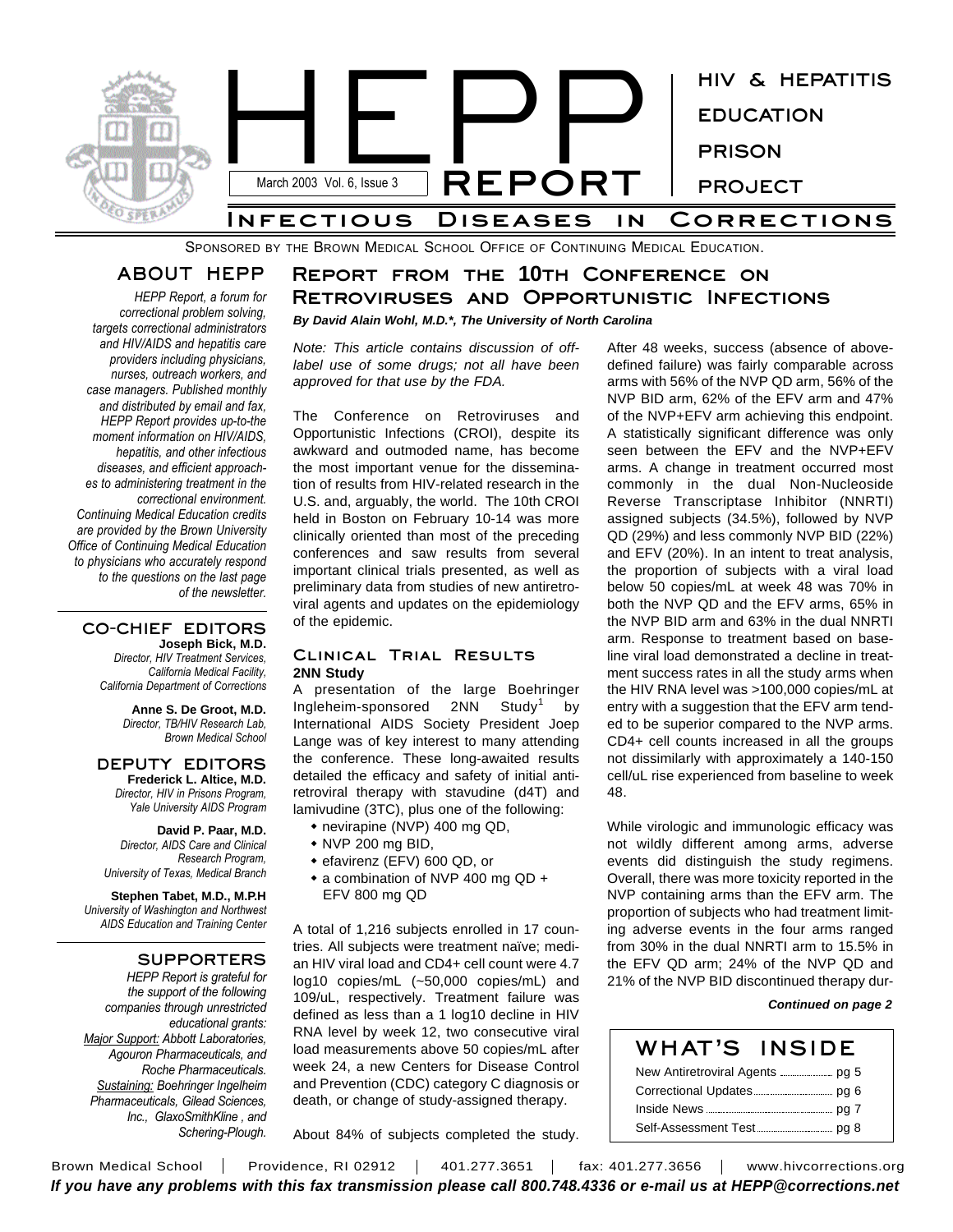# **Report...** *(continued from page 1)*

ing the study. Hepatotoxicity comprised the lion's share of grade 3 (severe) and grade 4 (life threatening) laboratory toxicity with 13.2% of the NVP QD, 7.8% of the NVP BID, 4.5% of the EFV QD and 8.6% of the dual NNRTI subjects experiencing elevations of ALT and/or AST (p<0.001 NVP QD vs. EFV QD). About 10% of the cohort was HCV seropositive and 5% had active HBV infection and these patients were distributed equally across the study arms. CNS adverse events were not surprisingly significantly higher among those taking EFV (5.5% had grade 3 or 4 CNS toxicity in this arm).

During the trial, 25 people died. Eleven of these deaths were associated with HIV disease and another 11 from non-HIV or study treatment related causes (including a number of murders occurring in South Africa). In the remaining three cases, death was attributed to study medication: one died from lactic acidosis associated with d4T use, one woman developed fatal toxic hepatitis while on NVP without evidence of viral hepatitis and another man also receiving NVP developed Stevens-Johnson Syndrome and subsequent fulminate sepsis.

This long-awaited study demonstrated parity in potency between NVP and EFV and the feasibility of once daily dosing with NVP. The higher rates of serious toxicity, specifically hepatotoxicity, in the NVP arms may dampen some clinicians' enthusiasm for once a day NVP, although others may opt for this convenient alternative to EFV coupled with close monitoring of liver functions.

## **903 Study**

Another study with implications for clinical care, the Gilead 903 Study<sup>2</sup>, pitted tenofovir (TDF) against d4T as part of a threedrug regimen with 3TC and EFV in 600 antiretroviral naïve patients. In a presentation of 96-week results from this trial, the extremely high rates of viral suppression reported after 48 weeks have persisted. In both study arms the proportion of subjects with a viral load less than 50 copies/mL was between 74% and 78% - a response that is all the more impressive considering the median baseline viral load was 81,000 copies/mL and the median entry CD4+ cell count 276/mm3.

However, as in the 2NN Study, it is the toxicities that set the regimens apart. Fasting triglyceride levels rose significantly higher in the d4T+3TC+EFV arm compared to those assigned to TDF+3TC+EFV (100 mg/dL vs. 5 mg/dL, p=0.001). Likewise, total cholesterol increased 50 mg/dL in the d4T group and 30 mg/dL in the TDF group. Reflecting these changes in lipids and indicating their clinical significance, rates of new statin and fibrate use during the study was much higher in the d4T subjects than the TDF patients (10% vs. 2%). Other metabolic complications were also compared. Investigator-defined lipodystrophy was reported in four times as many d4T subjects. Differences between limb fat at 96 weeks by DEXA scanning were also seen. Those assigned TDF had about eight pounds more peripheral fat than d4T subjects. DEXAs were also obtained longitudinally to assess bone density. These results were released after the conference and demonstrated slight declines in bone mineralization in both study arms. However, although the differences between arms were statistically significant, thus far, they are of limited clinical significance.

This important study indicates that tenofovir can hold its own against d4T in suppressing viral replication and does so with less toxicity. That the study compared two regimens that can both now be administered once daily was prescient - and certainly increases the attractiveness of the TDF regimen within corrections.

# **Pegylated Interferon for Early-Stage HIV**

Researchers from Germany presented results of a study $3$  that treated early-stage HIV-positive patients with weekly injections of pegylated interferon Alfa-2b (PegIntron). Ten patients with early-stage HIV and no symptoms who had not yet received treatment were studied; five patients received weekly PegIntron injections while the other five patients received no treatment.

At baseline the average CD4 count in the group that received therapy was 462; the control group CD4 count averaged 535. After six months, the average CD4 count in the treatment group had increased to 611 while the average CD4 in the control group dropped to 450. Viral load in the group receiving therapy dropped from 22,158 copies/mL to 3,039 copies/mL. The viral load in the control group went from 7,136 copies/mL to 40,092 copies/mL.

The presenters reported no serious side effects in the treatment group, perhaps due to the fact that the PegIntron dose was half the standard dose used for hepatitis C therapy.

This study of a small number of patients offers some intriguing data on the favorable immunologic and virologic effects of interferon therapy. Further studies are needed to assess the longer-term effects and toxicities when using interferon to treat patients with early-stage HIV infection.

# **Drug-Drug Interactions Tenofovir and ddI**

In addition to results of large clinical trials, several reports focused on important drug interactions of the agents currently used to treat HIV infection. As many providers know, co-administration of tenofovir and didanosine (ddI) leads to elevated plasma levels of ddI and, therefore, potential heightened risk of ddI-related toxicity. In contrast, ddI does not alter tenofovir levels. In response to the effect of tenofovir on ddI levels, clinicians have been using a reduced dose of 250 mg of ddI-EC (enteric coated) along with tenofovir.

The pharmacokinetics of this dose of ddI-EC when coupled with tenofovir in a fed and fasted state was studied<sup>4</sup> in HIV-uninfected volunteers. Dosing of 250 mg ddI-EC on an empty stomach followed two hours later by 300 mg tenofovir and a light meal resulted in a ddI exposure identical to that seen when ddI-EC is administered as 400 mg by itself. Concomitant administration of 250 mg ddI-EC and tenofovir without food led to a slightly lower ddI exposure relative to 400 mg of ddI-EC (88.6% geometric mean exposure) but when the two were taken with food, ddI levels increased by 114%. Generally, these data indicate that a dose reduction of enteric-coated ddI to 250 mg is appropriate when this agent is used with tenofovir however, it should be noted that all subjects weighed over 60 kg. The differences in exposure in the various scenarios tested were not major and the convenience of being able to take both medications with a light meal has led many to recommend this dosing schedule to their patients. Appropriate dosing in those who weigh less than 60 kg is unclear and certainly requires further study.

## **Lopinavir/ritonavir and Phenytoin**

Kashuba and colleagues examined a potential drug-drug interaction between lopinavir/ritonavir and the anticonvulsant phenytoin (Dilantin) 5 . Lopinavir/ritonavir is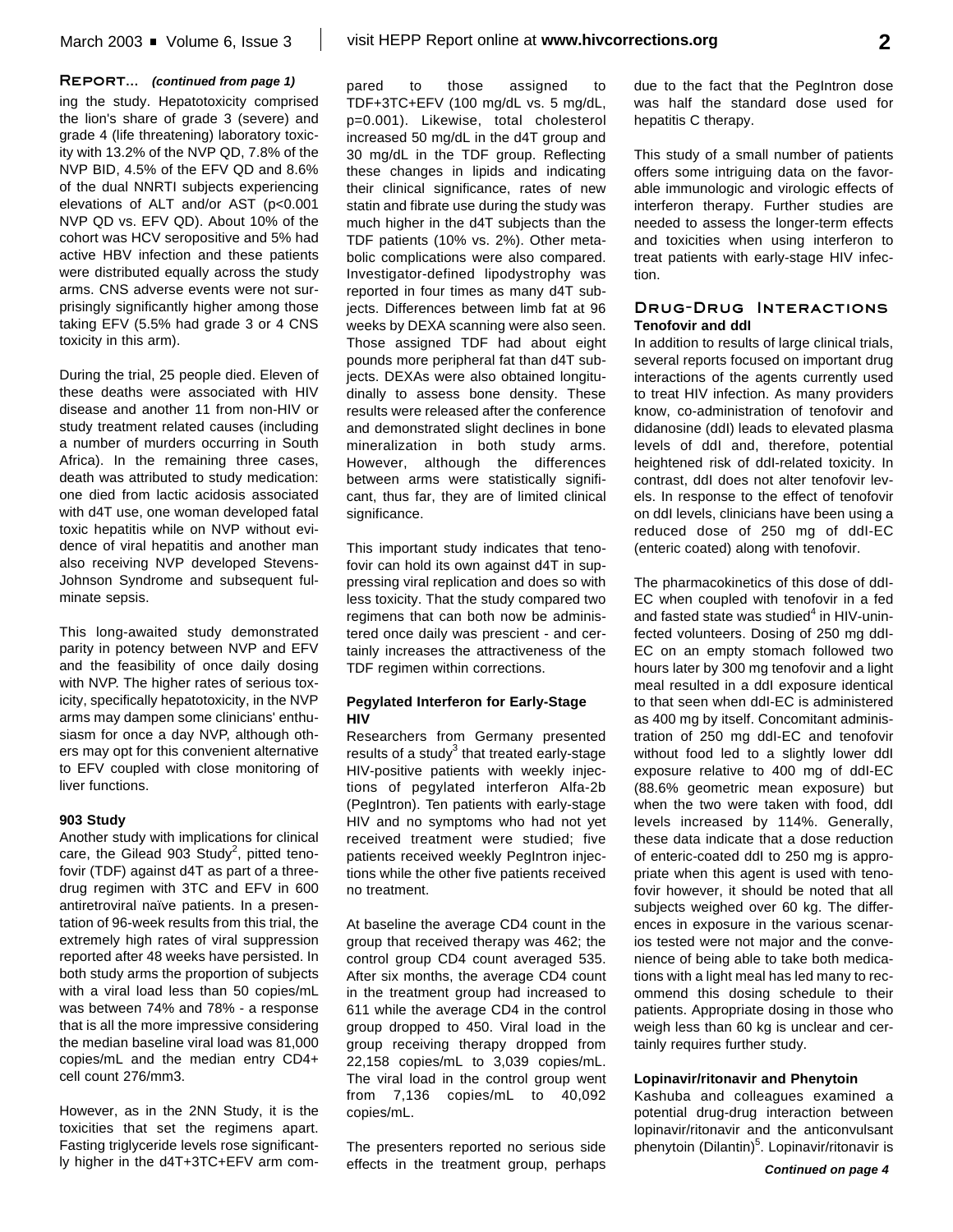# **Letter from the Editor**

*Dear Correctional Colleagues:*

*This issue of HEPP focuses on the 10th annual Conference on Retroviruses and Opportunistic Infections (CROI) held February 10-14 in Boston. The meeting opened with a well thought-out and charismatic speech on HIV, politics, and citizenship in the world by former President Bill Clinton. Clinton's accurate quotations of HIV statistics and grasp of the world AIDS problem was mind-boggling and inspiring. Clinton spoke of work that his own foundation is doing throughout the world to fight AIDS. He also praised President George W. Bush for pledging \$15 billion dollars to help fight AIDS in the highest prevalence countries. Clinton did caution that systems need to be in place to ensure that countries that receive funding are prepared to spend it effectively.*

*Since its beginning, the organizers of CROI have focused on providing a forum for scientists and clinicians to present, discuss, and critique presentations in the field of human retrovirology and opportunistic infections. The number of attendees (3,200 this year) has always been limited; most are HIV researchers and clinicians. The paucity of pharmaceutical sales representation is intentional. I, and many others, feel that CROI's restrictions are refreshing and help keep the meeting more focused. Others feel that limiting who can attend CROI is elitism by the medical and research communities at its their worst. One of my friends, a long-time AIDS activist, told me recently that while he originally had adamantly protested the strict attendance rules of CROI, he has come to understand them.*

*In the current issue of HEPP, Drs. Wohl and Piliero summarize several important studies presented at CROI. I attended CROI and afterward, many colleagues told me that they didn't hear much come out of this year's meeting. I was asked several times what I thought the most important study was this year. Arguably, I believe the 2NN Study presented by Joep Lange (and reviewed by Dr. Wohl in this issue of HEPP) receives that distinction. The 2NN Study provides further evidence that efavirenz is not more potent than nevirapine leaving us with two powerful NNRTI options - each with their own set of positive and negative aspects.*

*After reading this month's issue, you should be familiar with some of the data presented during the 10th annual Conference on Retroviruses and Opportunistic Infections, including the 2NN Study, the 903 Study, the D:A:D Study, and several new antiretroviral therapies, among others.*

Stephen Tabet

*Stephen Tabet, M.D., MPH University of Washington*

# **Subscribe to HEPP Report**

Fax to **617-770-3339** for any of the following: *(please print clearly or type)*

|                                                                                                                                      | Yes, I would like to add/update/correct (circle one) my contact information for my complimentary<br>subscription of HEPP Report fax/email newsletter. |                             |                                  |  |
|--------------------------------------------------------------------------------------------------------------------------------------|-------------------------------------------------------------------------------------------------------------------------------------------------------|-----------------------------|----------------------------------|--|
| Yes, I would like to sign up the following colleague to receive a complimentary subscription of<br>HEPP Report fax/email newsletter. |                                                                                                                                                       |                             |                                  |  |
| Yes, I would like my HEPP Report to be delivered in the future as an attached PDF file in an<br>email (rather than have a fax).      |                                                                                                                                                       |                             |                                  |  |
|                                                                                                                                      |                                                                                                                                                       |                             |                                  |  |
| CHECK ONE:                                                                                                                           |                                                                                                                                                       |                             |                                  |  |
|                                                                                                                                      | O Physician C Physician Assistant C Nurse/Nurse Practitioner<br>O Pharmacist O Medical Director/Administrator                                         | ○ HIV Case Worker/Counselor | O Nurse Administrator<br>O Other |  |
|                                                                                                                                      | ____________________________________CITY: ______________________STATE: _____ ZIP: _________________                                                   |                             |                                  |  |
|                                                                                                                                      |                                                                                                                                                       |                             |                                  |  |
|                                                                                                                                      |                                                                                                                                                       |                             |                                  |  |

**Faculty Disclosure** In accordance with the Accreditation Council for Continuing Medical Education Standards for Commercial Support, the faculty for this activity have been asked to complete Conflict of Interest Disclosure forms. Disclosures are listed at the end of articles. All of the individual medications discussed in this newsletter are approved for treatment of HIV and hepatitis unless otherwise indicated. For the treatment of HIV and hepatitis infection, many physicians opt to use combination antiretroviral therapy which is not addressed by the FDA.

> **Senior Advisors** Karl Brown, M.D. *Rikers Island Jail*

John H. Clark, M.D., M.P.H., F.S.C.P. *Los Angeles County Sheriff's Department*

> Theodore M. Hammett, Ph.D. *Abt Associates*

Ned E. Heltzer, R.Ph., M.S. *Heltzer Associates*

Ralf Jürgens *Canadian HIV/AIDS Legal Network*

Joseph Paris, Ph.D., M.D. *CCHP Georgia Dept. of Corrections*

Renee Ridzon, M.D. *Bill & Melinda Gates Foundation*

Mary Sylla, J.D. *CorrectHELP: Corrections HIV Education and Law Project*

David Thomas, M.D., J.D. *Division of Correctional Medicine, NovaSoutheastern University College of Osteopathic Medicine*

Louis C. Tripoli, M.D., F.A.C.F.E. *Correctional Medical Institute, Correctional Medical Services*

Lester Wright, M.D. *New York State Department of Corrections*

**Associate Editors**

Scott Allen, M.D. *Rhode Island Department of Corrections*

Peter J. Piliero, M.D. *Associate Professor of Medicine, Consultant, New York State Department of Corrections, Albany Medical College*

Dean Rieger, M.D. *Indiana Department of Corrections*

Josiah Rich, M.D. *Brown University School of Medicine, The Miriam Hospital*

David A. Wohl, M.D. *University of North Carolina*

> **Managers** Craig Grein *Brown University*

Michelle Gaseau *The Corrections Connection*

**Layout** Kimberly Backlund-Lewis *The Corrections Connection*

**Distribution** *Screened Images Multimedia*

**Managing Editor** Elizabeth Herbert *HIV/Hepatitis Education Prison Project*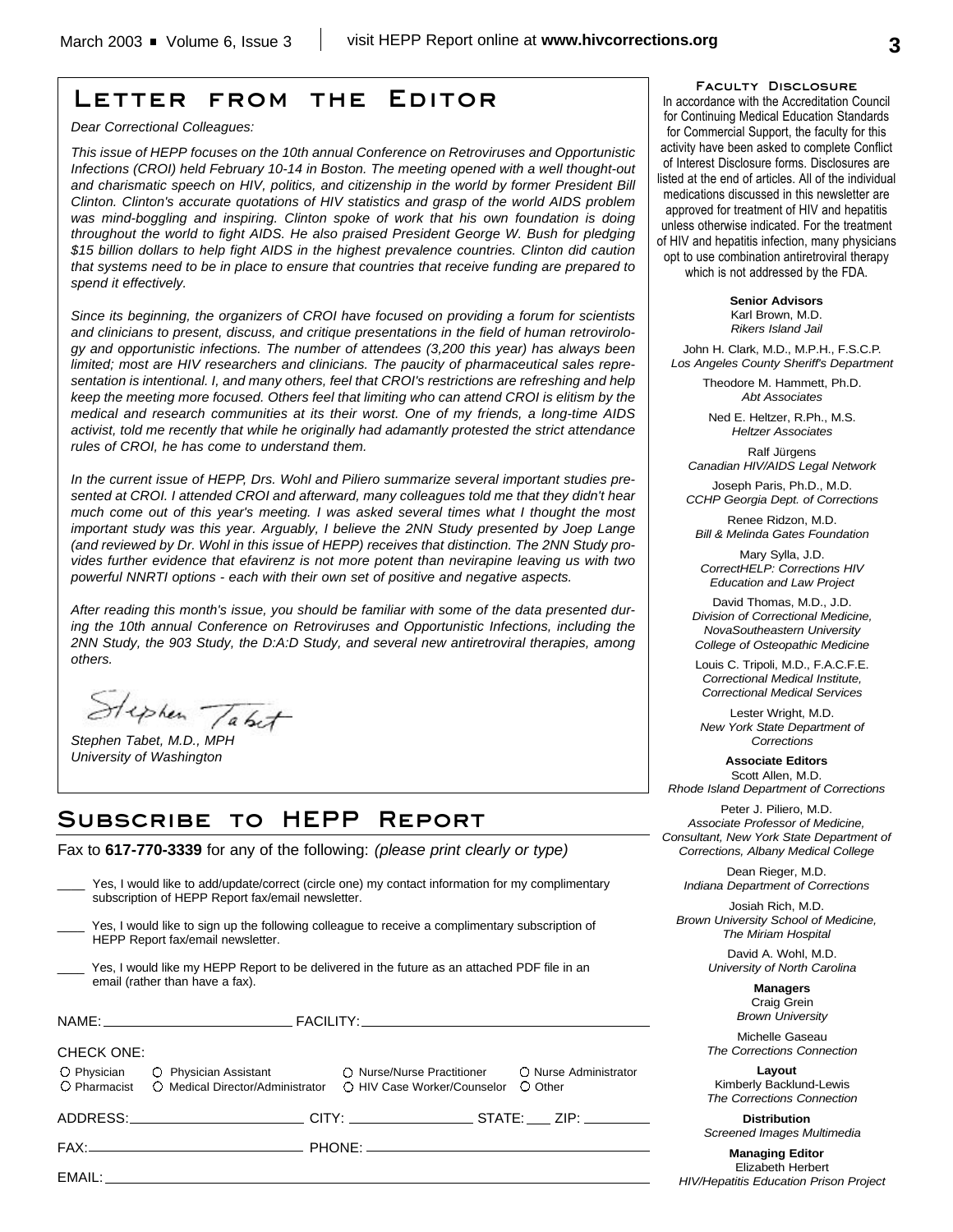### **Report...** *(continued from page 2)*

an inhibitor of CYP3A4 and, like phenytoin, a CYP450 inducer. Phenytoin is a substrate for CYP2C9 and CYP2C19. To investigate the interactions between these agents, 24 HIV-uninfected volunteers were randomized to two groups, the first of which received lopinavir/ritonavir 400 mg BID for 10 days followed by concomitant administration of the PI with 300 mg QD of phenytoin for 12 more days. The other arm started the study taking phenytoin alone and then added lopinavir/ritonavir at day 11 through day 22. Intensive pharmacokinetics were performed and revealed a twoway interaction between these drugs in which levels of both are decreased. Clinically, this may mean that phenytoin levels may drop if lopinavir/ritonavir is added; therefore levels of the anticonvulsant should be checked soon after the PI is added. Levels of lopinavir may also drop despite the low dose ritonavir present in the formulation. Whether this reduced exposure can be compensated for by the addition of more lopinavir/ritonavir is unclear as this could lead to even greater reduction in phenytoin. Follow-up studies of the complex interactions between these drugs and possible regimen adjustments to compensate are planned.

The interactions between phenytoin and lopinavir/ritonavir are complex enough that they should be not be co-administered in the same patient.

# **Metabolic Complications**

The centerpiece of the session on metabolic complications associated with HIV was the D:A:D Study<sup>6</sup>, a large meta-cohort study of cardiovascular disease involving 23,468 subjects from the U.S., Europe and Australia. At baseline, participants had a median age of 39 years, 24% were women, 55% had viral loads below the limits of

assay detection, 67% were PI experienced, 34% NNRTI experienced, 20-30% had elevated total cholesterol or triglycerides and 60% were current smokers. During the study, 126 subjects had probable or definite myocardial infarctions (MIs), 28% of which were fatal. Men experienced all but 10% of the MIs. In an analysis of exposure to highly active antiretroviral therapy (combination treatment which includes a PI and/or an NNRTI plus NRTIs) and outcome of MI, there was a linear trend of increased risk of MI with greater exposure to HAART. The relative risk of MI increased by 1.26 (95% CI, 1.12-1.41) per year of HAART exposure (i.e. a 26% increased annual risk of MI). Other factors that placed participants at risk for MI included increased age, male gender, previous cardiovascular disease, smoking and elevated total cholesterol. Enigmatically, the presence of cliniciandefined lipodystrophy was associated with a decrease in MI risk.

This important study is one of the first welldesigned studies to demonstrate an increased risk of cardiovascular disease among persons treated with HIV therapies. Despite this risk, it remains important to note that the overall life-sustaining benefits of combination HIV treatment vastly outweigh the risks of therapy defined in this study. Measures to reduce other cardiovascular disease risk factors such as smoking and treatment of dyslipidemia in antiretroviral treated patients can tilt the balance even further in favor of HIV therapy.

### **Epidemiology**

New data from the CDC presented in Boston<sup>7</sup> indicate that the number of AIDS cases nationwide has increased for the first time in several years. In addition, the number of new HIV infections in 25 reporting states increased by 8% from 1999 to 2001. The greatest increases in new HIV diagnoses were seen in both men who have sex with men and heterosexuals. These are disturbing data and suggest that HIV prevention measures are falling far short of the mark.

Further exacerbating the spread of the epidemic is the failure to identify a significant proportion of persons with living with HIV infection. It is estimated that as many as a quarter of all HIV-infected persons in the U.S. do not know that they are HIV positive. Enhanced HIV testing in clinics and correctional facilities can allow for the diagnosis, counseling and treatment of persons who are infected. In addition, interventions aimed at transmission risk reduction can be most effective when applied to those who are aware of their HIV serostatus. Appropriate diagnosis and treatment of infected individuals can reduce viral burden in the blood and genital secretions, likely reducing transmissibility.

## **Conclusion**

At a time where every several weeks it seems there is another "major" HIV-related conference, when there are dedicated meetings for everything from antiretroviral resistance to metabolic complications to treatment adherence, the 10th CROI proved to be impressively comprehensive. There were few data specific to the confluence of HIV and corrections, but information regarding strategies to optimize treatment success and reduce drug toxicity, and trends in the epidemiology of the epidemic will serve physicians who treat HIV-infected patients in jails and prisons well. While no major breakthroughs were reported and the news was not always good, the data presented clearly inched our understanding of HIV and its management forward - and, of course, there is always next year.

*\*Disclosures: Speaker's Bureau: GlaxoSmithKline, Gilead, Merck, Roche, and Abbott. Grant support from Roche.*

#### *FOOTNOTES:*

*1. Results of the 2NN Study: A Randomized Comparative Trial of First-line Antiretroviral Therapy with Regimens Containing Either Nevirapine Alone, Efavirenz Alone or Both Drugs Combined, Together with Stavudine and Lamivudine. F van Leth, E Hassink, P Phanuphak, S Miller, B Gazzard, P Cahn, R Wood, K Squires, C Katlama, B Santos, P Robinson, R van Leeuwen, F Wit, J Lange, for the 2NN Study Group. Oral Abstract 176. 10th CROI, February 10- 14, 2003.*

*2. Efficacy and Safety of Tenofovir DF (TDF) Versus Stavudine (d4t) When Used in Combination with Lamivudine and Efavirenz in Antiretroviral Naïve Patients: 96-week Preliminary Interim Results. S Staszewski, J E Gallant, A L Pozniak, J M A H Suleiman, E DeJesus, B Lu, J Sayre, A Cheng. Poster 564b. 10th CROI, February 10-14, 2003.*

*3. Pegylated Interferon Alfa-2b: A New Therapeutic Option in the Treatment of Early-stage HIV Infection. I Schugt, A Kreuter, R*

*Schlottmann, A Bader, P Altmeyer, N H Brockmeyer. Oral Abstract 59. 10th CROI, February 10-14, 2003.*

*4. Didanosine and Tenofovir DF Drug-Drug Interaction: Assessment of Didanosine Dose Reduction. B P Kearney, E Isaacson, J Sayre, H Namini, A Cheng. Poster 533. 10th CROI, February 10-14, 2003. 5. A Two-way Drug Interaction Between Lopinavir/Ritonavir and Phenytoin. M L Lim, S S Min, J J Eron, R Bertz, M Robinson, A Gaedigk, A D M Kashuba. Poster 535. 10th CROI, February 10-14, 2003.*

*6. Exposure to HAART Is Associated with an Increased Risk of Myocardial Infarction: The D:A:D Study. N Friis-Moller, R Weber, A D'Arminio Monforte, W El-Sadr, P Reiss, F Dabis, L Morfeldt, S De Wit, C Pradier, G Calvo, M Law, O Kirk, C Sabin, J D Lundgren. Oral Abstract 130. 10th CROI, February 10-14, 2003.*

*7. Preventing New HIV Infections in the U.S.: What Can We Hope to Achieve? R Valdiserri. Plenary Lecture 4. 10th CROI, February 10- 14, 2003.*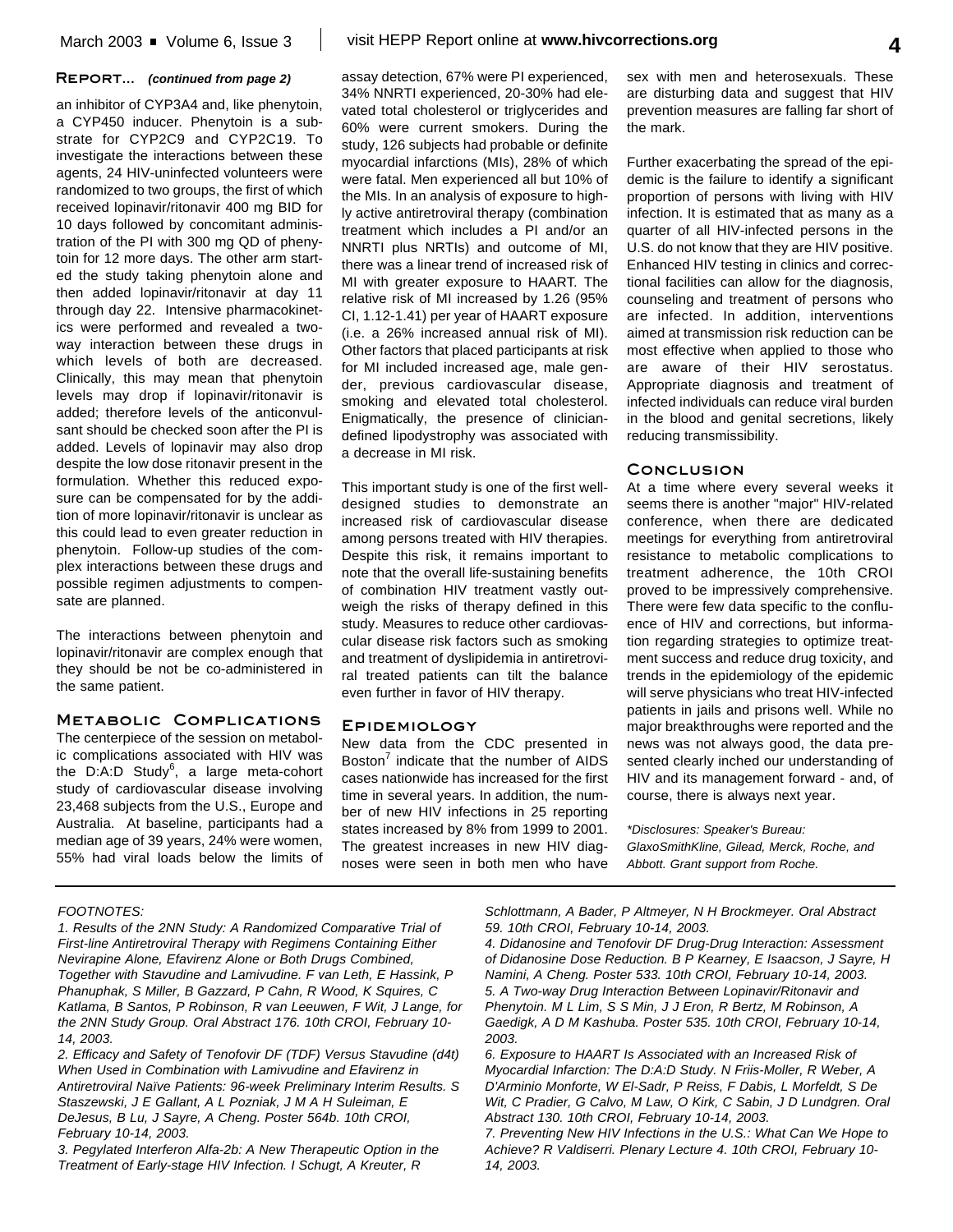# **CROI: New Antiretroviral Agents**

*By Peter Piliero, M.D.\*, Associate Professor of Medicine, Consultant, NYS Department of Corrections, Albany Medical College, and David Alain Wohl, M.D.\*\*, The University of North Carolina*

In addition to providing data on new antiretroviral agents in existing classes, the 10th Conference on Retroviruses and Opportunistic Infections (CROI) also featured information on novel therapeutic agents. All but one approved drugs for treating HIV currently target one of two viral enzymes (reverse transcriptase and protease); data was presented on new classes of agents that target other viral processes as well.

### **New Therapeutic Classes**

The first new class to arrive since 1996 is the fusion inhibitor class. Data presented on enfuvirtide (Fuzeon), formerly known as T-20, showed that the drug is well tolerated with the main exception being injection site reactions due to a local reaction to the drug. However, it was also shown that like the other classes of antiretro-

virals (ARVs), resistance to enfuvirtide can develop, so it should be used with other active ARV agents. Fuzeon was granted FDA approval on March 13; see Inside News (page 7).

Data on the second-generation fusion inhibitor, T-1249, were also presented. When given to 25 patients who failed enfuvirtide, they experienced a significant reduction in viral load. This suggests that T-1249 could be used to rescue enfuvirtide-resistant strains of HIV. Phase 2 studies will begin later this year. Enfuvirtide is expected to be approved by the FDA within the month.

Another novel class of agents known as CCR5 antagonists was presented. CCR5

antagonists block the binding of HIV to the CCR5 receptor on the surface of the T lymphocyte, thereby blocking entry of HIV. In vitro data on three compounds - AK602, TAK-220, and UK-427,857 were presented. Unlike fusion inhibitors that are given as a subcutaneous injection, these agents will be given orally. All appeared to be potent inhibitors of CCR5 and should be entering Phase 1 trials this year.

Finally, data on approximately 24 HIV-positive patients given a single IV infusion of TNX-355 were presented. This agent is an anti-CD4 antibody that works by blocking the interaction of HIV with the CD4 receptor on T cells by coating the receptor. Significant viral load reductions were seen as far as 21 days after a single infusion. This promising data support further studies using multiple doses.

# **Existing Therapy Classes**

In the existing class category, we heard about a new Non-Nucleoside Reverse Transcriptase Inhibitor (NNRTI) and two new PI (Protease Inhibitor) candidates that have the potential to overcome preexisting resistance. The data on the GlaxoSmithKline NNRTI and the Roche PI were from *in vitro* studies, but the Tibotec TMC-114 PI given to 50 patients with multi-PI-resistant HIV produced a significant decline in viral load in the first two weeks of therapy.

There were data presented on atazanavir, which is expected to be approved by the FDA this year. This once-a-day PI has been found to be kinder and gentler to lipids than its classmates. In a continuation of a previously-reported study comparing two doses of atazanavir combined with stavudine (d4T) + lamivudine (3TC) versus a combination of the same nucleosides and nelfinavir (NFV), subjects on NFV were switched to atazanavir while those originally assigned to atazanavir continued on this agent. To participate in this study continuation phase, subjects had to have a viral load less than 10,000 copies/mL after 48 weeks on their originally assigned regimen. Overall, the rates of maximal viral suppression were not as impressive as in some recent studies. Approximately 40% to 50% of subjects initially randomized to atazanavir had viral loads below 50 copies/mL after a year of treatment - no different

> from NFV. However, among those with low viral loads entering the study rollover, switching from NFV to atazanavir resulted a year later in improved suppression of viral load below 50 copies (a small jump from 44% to 49%) and increased CD4+ cell counts by about 35 cells/mm3. Importantly, LDL cholesterol, HDL cholesterol and triglycerides all improved significantly after the switch.

> A catch for this convenient, lipid-friendly PI is its own brand of toxicity. Hyperbilirubinemia somewhat greater than that seen with indinavir (IDV) is very common in persons taking this drug and frank jaundice can be expected in 10% to 20% of patients. The elevated bilirubin is unconjugated (due to inhibition of bilirubin glucuronidation) and importantly does not

reflect chemical hepatitis.

Data regarding the development of resistance to atazanavir suggest this agent will serve best as a first PI rather than as a salvage agent because prior PI experience and resistance is associated with cross-resistance to atazanavir. Development of atazanavir resistance in the ARV-naïve patient with its characteristic I50L mutation actually increases susceptibility to a number of other PIs, which should appears to retain susceptibility to the other available PIs. The combination of this data suggests that atazanavir will be best used as part of an initial PI-containing regimen. It is also likely that in patients receiving PIs who have dyslipidemias and risk factors for cardiovascular disease but limited evidence of PI resistance, substitution with atazanavir will become a popular alternative to lipid-lowering therapy.

#### *Disclosures:*

*\* Speaker's Bureau: BMS, GSK, Merck, Roche, Gilead. Grant/Research support: BMS, GSK, Roche, Merck, Trimeris, Boehringer-Ingleheim, Chiron, Pfizer, and Gilead. \*\*Speaker's Bureau: GlaxoSmithKline, Gilead, Merck, Roche, and Abbott. Grant support from Roche.*

*New drugs... kinder and gentler PI therapy... and new classes of ARVs.*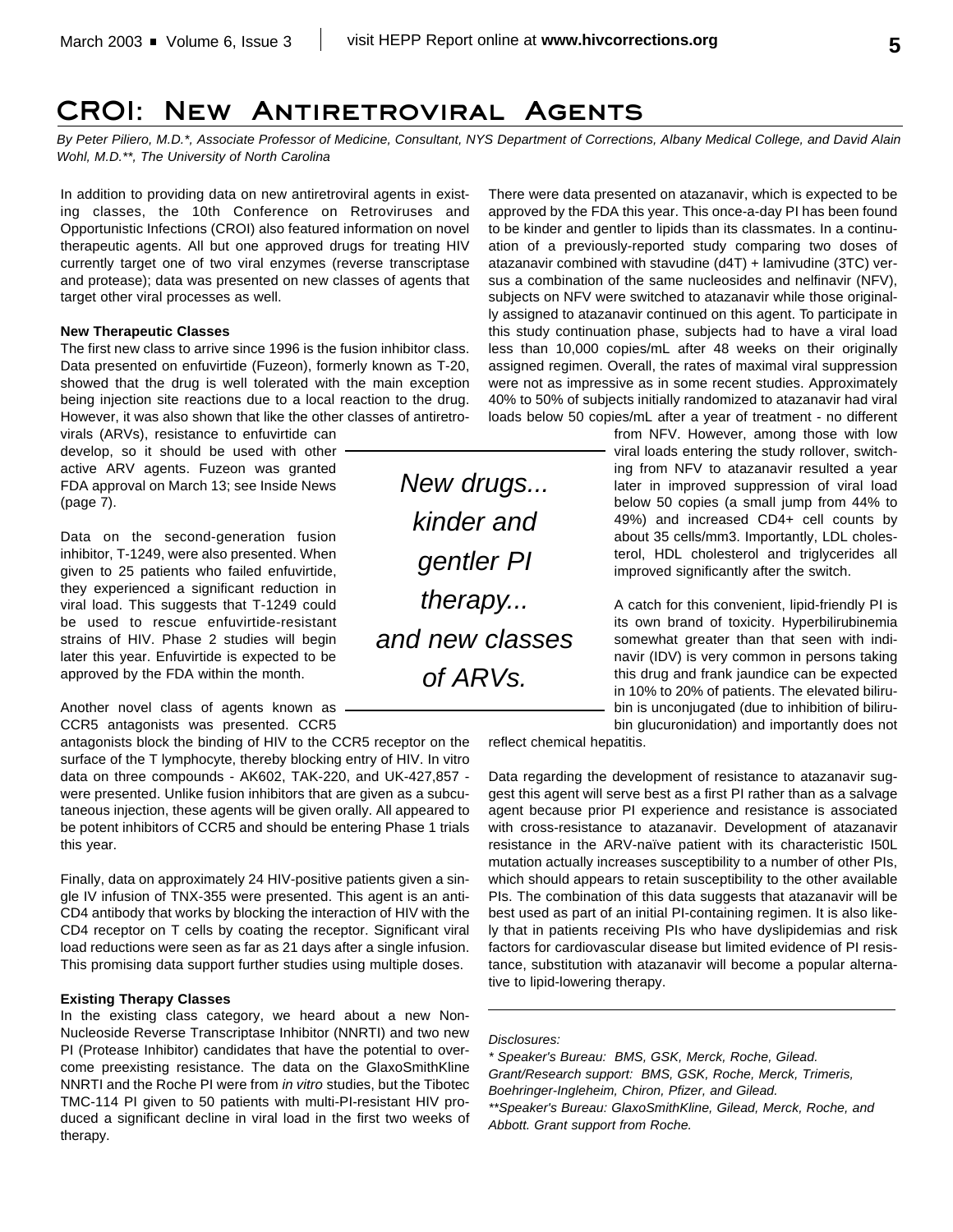# **CROI: Correctional Updates**

# *By HEPP Report Staff\**

Despite the large impact HIV/AIDS is having on correctional populations - and the increasing attention this issue is receiving only one oral session and one poster at the conference addressed HIV/AIDS among inmates.

# **Unsafe sex common among recentlyreleased HIV-positive inmates**

David Alain Wohl, M.D., of the University of North Carolina, presented results of a study<sup>1</sup> of the post-release sexual practices of 86 HIV-infected state prison inmates. Wohl conducted the study to better understand the extent to which HIV-infected prison releasees contribute to the spread of HIV in communities to which they return.

"We noticed that there are many communities within the US in which the HIV infection rates and the incarceration rates are high," Wohl told conference participants. "And we were wondering if this is more than just a coincidence."

The study found that more than half of the HIV-infected inmates (51%) reported that they had sex soon after they are released from prison (the mean time was six days), and about one third of these individuals (26%) reported that they had unprotected sex with their main sex partner, on average within nine days of being released.

Interviews were conducted during incarceration and within three months after release.

Average prison stays were about one or two years.

More than half (58%) of the study participants were women, 87% were non-white, and 81% were heterosexual. The study was done in North Carolina, a state that does not perform mandatory HIV testing upon entry or exit from prison.

The data were "surprising," Wohl said. Seventy-five percent said they had a "main" sex partner and 78% of these individuals reported having unprotected sex with that person one year before they went to prison.

Of the 57% who reported having other sex partners, the average number of partners was eight. The majority of partners in both categories were not known to have HIV infection.

All of the study participants said they had told their main sex partners that they were HIV-positive, but only two-thirds had told their other sex partners.

Thirty percent reported they believed it was "very likely" or "somewhat likely" that they would infect their main sex partner.

"In many communities, prisons facilitate the transmission of HIV by disrupting the social fabric and sexual network...and also by taking people out of the community, locking them up, and then releasing them to the community," Wohl said. "Our experience has been that when people get out of prison, there are two things they want to do, and one of them is to get a 'Big Mac."'

## **Inmate Health Beliefs and Adherence**

A poster presentation<sup>2</sup> by Stephenson, et al examined health beliefs and adherence in a group of 65 North Carolina state inmates with HIV infection. Inmates almost uniformly believed that the PIs are worth taking and likely would prolong their life. Three-quarters trusted that their health care provider prescribed the best HIV medications and offered high-quality medical care. Finally, 68% preferred to self medicate ("Keep On Person") rather than receive Directly Observed Therapy (DOT) due to inconvenience and stigmatization issues.

*\*DISCLOSURES: Nothing to disclose. FOOTNOTES:*

*1. HIV Transmission Risk Behaviors Among HIV-Infected Individuals Released from Prison. D A Wohl, L Shain, M Adamian, B L Stephenson, R Strauss, C Golin, A Kaplan. Oral Abstract 36. 10th CROI, February 10-14, 2003.*

*2. HIV-related Health Beliefs, Attitudes, and Adherence of Inmates in a Directly Observed Treatment Setting. B L Stephenson, D Wohl, R D Hays, C E Golin, H Liu, G Simpson, A H Kaplan, N Kiziah. Poster 917. 10th CROI, February 10-14, 2003.*

# **Resources & Websites**

# **10th CROI Webcasts and Abstracts**

*http://www.retroconference.org/2003/*

# **10 CROI Conference Reports**

*http://www.natap.org/ http://www.thebody.com/confs/retro2003/retro2003.html http://www.medscape.com/viewprogram/2221*

# **Clinical Guide on Palliative Care of HIV/AIDS Patients**

New HHS guidelines for clinicians on providing palliative and supportive services to patients living with HIV/AIDS. Copies of the guide are available online at *http://hab.hrsa.gov* or may be ordered from the HRSA Information Center at 1-888-275-4772.

## **Gender and HIV/AIDS Web Portal**

A new online resource addressing gender-specific knowledge and information. Sponsored by the United Nations Development Fund for Women, the site offers research, training materials, surveys, advocacy tools, current news and opinion pieces by leading experts, and women's stories from the field. *http://www.GenderandAIDS.org*

## **The Body Pro: The HIV/AIDS Resource for Healthcare Professionals**

A new online resource for HIV/AIDS health care professionals. News, treatment strategies, conference coverage, and "treatment library." Free one-time registration required for some content and services. *http://www.thebodypro.com*

**Nursing Care of the HIV-Infected Inmate**: A Monograph Series Continuing nursing education credit available. Module 1, available now: "HIV Pathogenesis." Module 2, available in March: "HIV Medication Overview." From the Albany Medical Center and sponsored by Gilead Sciences, Inc. *http://www.amc.edu/Patient/hiv/hiv\_modules.htm*

### **HIV Correctional Health Care Resources**

Correctional health care resources including videoconference series, videotapes, and correctional education abstracts. *http://www.amc.edu/Patient/hiv/hiv\_correctional.htm*

### **PDA-Formatted Guidelines Available**

The U.S. Department of Health and Human Services has posted guidelines that can be downloaded and viewed in Palm OS or Pocket PC PDAs. Guidelines include Health Care Worker Exposure, Tuberculosis, Opportunistic Infections, Adult & Adolescent Antiretroviral Therapy, Safety and Toxicity of Individual Antiretroviral Agents in Pregnancy, and Hydroxyurea. *http://aidsinfo.nih.gov/mobile/*

# **CDC Public Health Emergency and Preparedness Response**

Info, training, and resources for preparing and responding to bioterrorism, including smallpox and anthrax. *http://www.bt.cdc.gov/training/index.asp*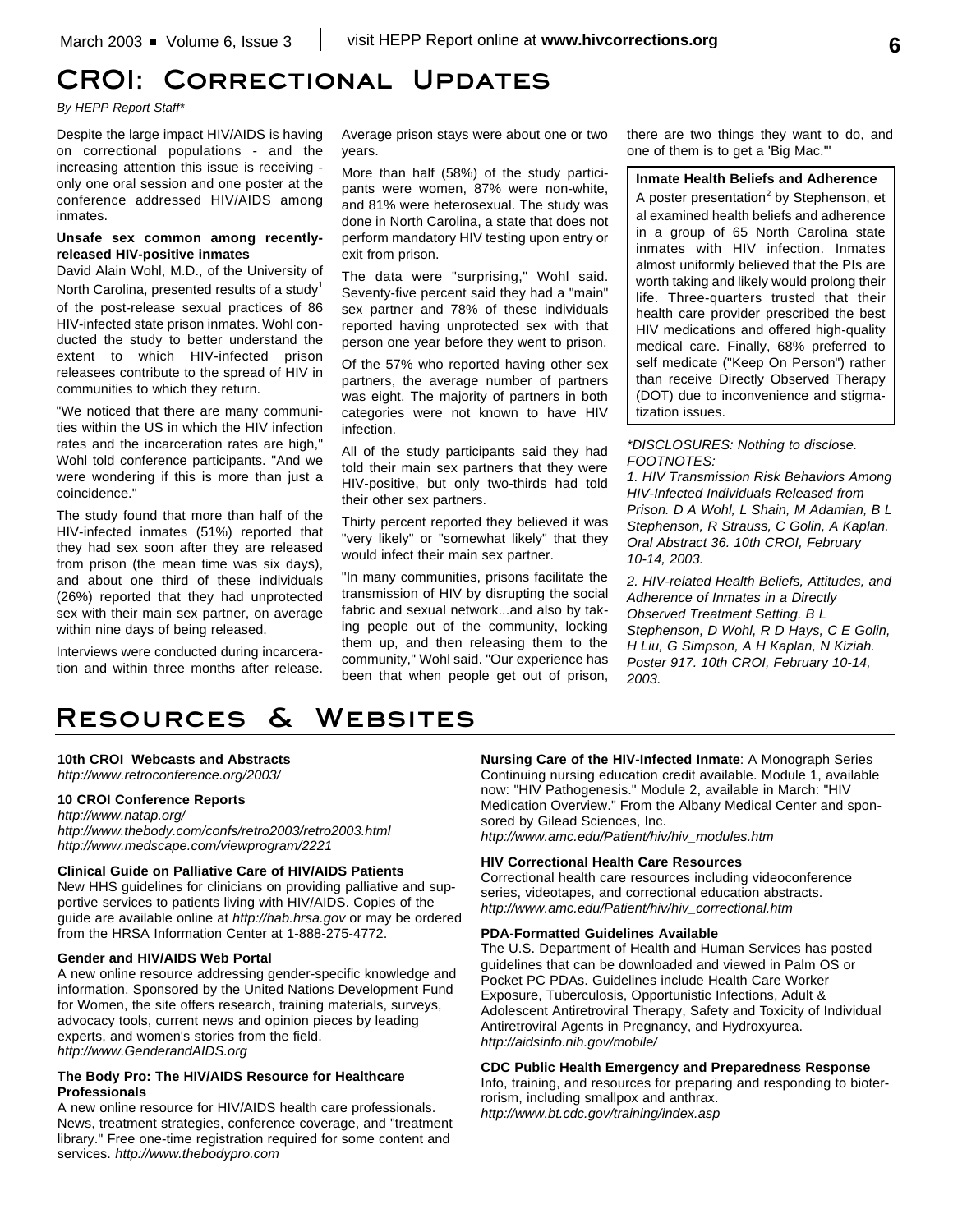# **Save the** DATES

#### **Improving the Management of HIV Disease**

*March 28, 2003 New York, New York* Email: cme@iasusa.org Visit: www.iasusa.org/cme/

### **15th National HIV/AIDS Update Conference**

*Focusing on the Front Lines: Practical Lessons in Prevention, Treatment, and Care March 30-April 2, 2003 Miami, Florida* Email: nauc@total.net Visit: www.amfar.org/nauc

# **2003 ACHSA Multidisciplinary**

**Training Conference** *Health Services and Security Working Together in Harmony Co-hosted by the CDC and HRSA April 10-13, 2003 Baltimore, Maryland* Call: 877-918-1842 Email: achsa@mindspring.com Visit: www.corrections.com/achsa

**Clinical Updates in Correctional Health Care NCCHC Spring Meeting** *April 12-15, 2003 Anaheim, CA* Call: 773.880.1460 Visit: www.ncchc.org

# **9th Annual Jail Health Conference**

*May 12-13, 2003 Wisconsin Dells, Wisconsin* Visit: http://www.uwec.edu/CE/

### **43rd Interscience Conference on Antimicrobial Agents and Chemotherapy (ICAAC)**

*September 14-17, 2003 Chicago, Illinois* Call: 202-737-3600 Email: icaac@asmusa.org Visit: www.icaac.org/ICAAC.asp

### **The United States Conference on AIDS**

Sponsored by the National Minority AIDS Council *September 18-21, 2003 New Orleans, Louisiana* Call: 202-483-6622 Visit: www.nmac.org

**National Conference on Correctional Health Care** *October 4-8, 2003 Austin, Texas* Call: 773-880-1460 Visit: www.ncchc.org

# **Inside News**

# **FDA Approves Fuzeon**

The Food and Drug Administration (FDA) granted accelerated approval of enfuviritide (Fuzeon) for use in combination with other anti-HIV medications to treat advanced HIV infection. Fuzeon, also known as T-20, is the first product in a new class of medications called fusion inhibitors to receive marketing approval. Unlike existing drugs that work inside the cell, Fuzeon blocks HIV from entering healthy immune cells. The drug was designed for patients in advanced stages of the disease who have shown resistance to other AIDS drugs, and is indicated for the treatment of HIV-1 infection in treatment-experienced patients with evidence of HIV-1 replication despite ongoing antiretroviral therapy. Fuzeon is administered twice-daily as a subcutaneous injection. Local injection site reactions were the most common side effects reported, and approved labeling warns physicians to carefully monitor patients for signs and symptoms of pneumonia.

Developed with Trimeris Inc. and Roche Pharmaceuticals, Fuzeon will be distributed by Roche. Initial demand for Fuzeon is expected to outstrip supply, and the companies are still working on a distribution plan. The U.S. price has not yet been finalized, but is expected to reach new records for drug pricing based on the price set in Europe at 52 euros a day, or more than \$20,000/year. Roche says the high cost (more than double the cost of other HIV/AIDS drugs on the market) is due to the complexity of the manufacturing process, which involves more than 100 production steps. *FDA News and Reuters, 3/14/03*

## **Trizivir Trial Halted: Less Effective When Taken Alone**

The National Institutes of Health (NIH) halted a trial of GlaxoSmithKline's Trizivir (abacavir sulfate/lamivudine/zidovudine) after it proved less effective than when used in combination with other AIDS drugs. The study involved 1,147 treatmentnaïve patients and compared Trizivir alone with a combination of Trizivir and Sustiva (efavirenz), and a combination of Sustiva and Combivir (lamivudine/zidovudine). The NIH decided to stop the Trizivir-only arm of the trial after participants in that arm experienced virologic failure sooner and more often than patients in the other two arms of the study. After an average of 32 weeks in the study, 167 participants out of 1,147 experienced virologic failure; 21% of the patients taking Trizivir alone experienced failure, compared with 10% in the other two arms of the study. The trial comparing the other combinations will continue. *Wall Street Journal and Reuters, 3/13/03*

# **FDA Issues Alert About Counterfeit Procrit**

The US Food and Drug Administration warned about counterfeit versions of Procrit (erythropoietin) that are ineffective and contaminated with bacteria that could harm patients. Laboratory testing discovered the three lots of the counterfeit Procrit with the following lot numbers and expiration dates: P007645, expiration 10-2004;

P004677, expiration 02-2004; and P004839, expiration 02-2004. If a counterfeit version is found, it should be quarantined and the FDA should be notified (1-800-835-4709). *FDA News, 3/11/03*

## **NEJM: Antiretroviral Drugs Have Lower Heart Attack, Stroke Risk Than Previously Stated**

Contrary to data presented at the 10th CROI (see the results from the D: A: D study discussed in the main article), antiretroviral drugs do not cause "premature" heart attack or stroke in HIV-positive patients, according to a study published in the Feb. 20 issue of the New England Journal of Medicine. Samuel Bozzette et al. conducted a retrospective study of almost 37,000 patients who received care for HIV infection at Veterans Affairs facilities nationwide between 1993 and 2001. "Use of newer therapies for HIV was associated with a large benefit in terms of mortality that was not diminished by any increase in the rate of cardiovascular or cerebrovascular events or related mortality," the authors state. *New England Journal of Medicine, 2/20/03*

# **Boehringer Ingelheim Launches Phase III Clinical Trials for Tipranavir**

Boehringer Ingelheim (BI) launched Phase III RESIST clinical trials to study the efficacy and safety of tipranavir for use in combination therapy for HIV infection. Tipranavir is the first non-peptidic protease inhibitor (NPPI) in development for the treatment of HIV infection. The RESIST trials will evaluate triple-class-experienced patients in more than 280 clinical trial sites worldwide. *PRNewswire, 2/6/03*

**Officials Urge Increased Use of HIV Rapid Test** CDC officials at the 10th Conference on Retroviruses and Opportunistic Infections (CROI) called for more widespread use of a rapid HIV test approved by the FDA in November 2002. More widespread use could help curb the spread of the disease by identifying newly-infected people as soon as possible in order to reduce their chance of transmitting the virus to others. The rapid test also can be very useful in the setting of post-exposure management of health care workers when the source's HIV status is not known. Officials recommended that the new test, which can provide results in 20 minutes, be part of routine health care for those at risk of infection.

*Boston Globe, 2/11/03*

# **Nearly 41% of South Africa's Prison Population is HIV-Positive**

A study released by the nongovernmental Institute for Security Studies estimates that nearly 41% of inmates in South Africa's "overburdened" prisons are infected with HIV/AIDS. Since 1995, reported cases of HIV/AIDS in South African prisons rose by 750%, and the number of natural deaths in prison have surged by about 600 percent. Most of the deaths are believed to be AIDS-related. According to Reuters, the disease's progress is being hastened by severe overcrowding in the prisons. *Reuters, 2/18/03*